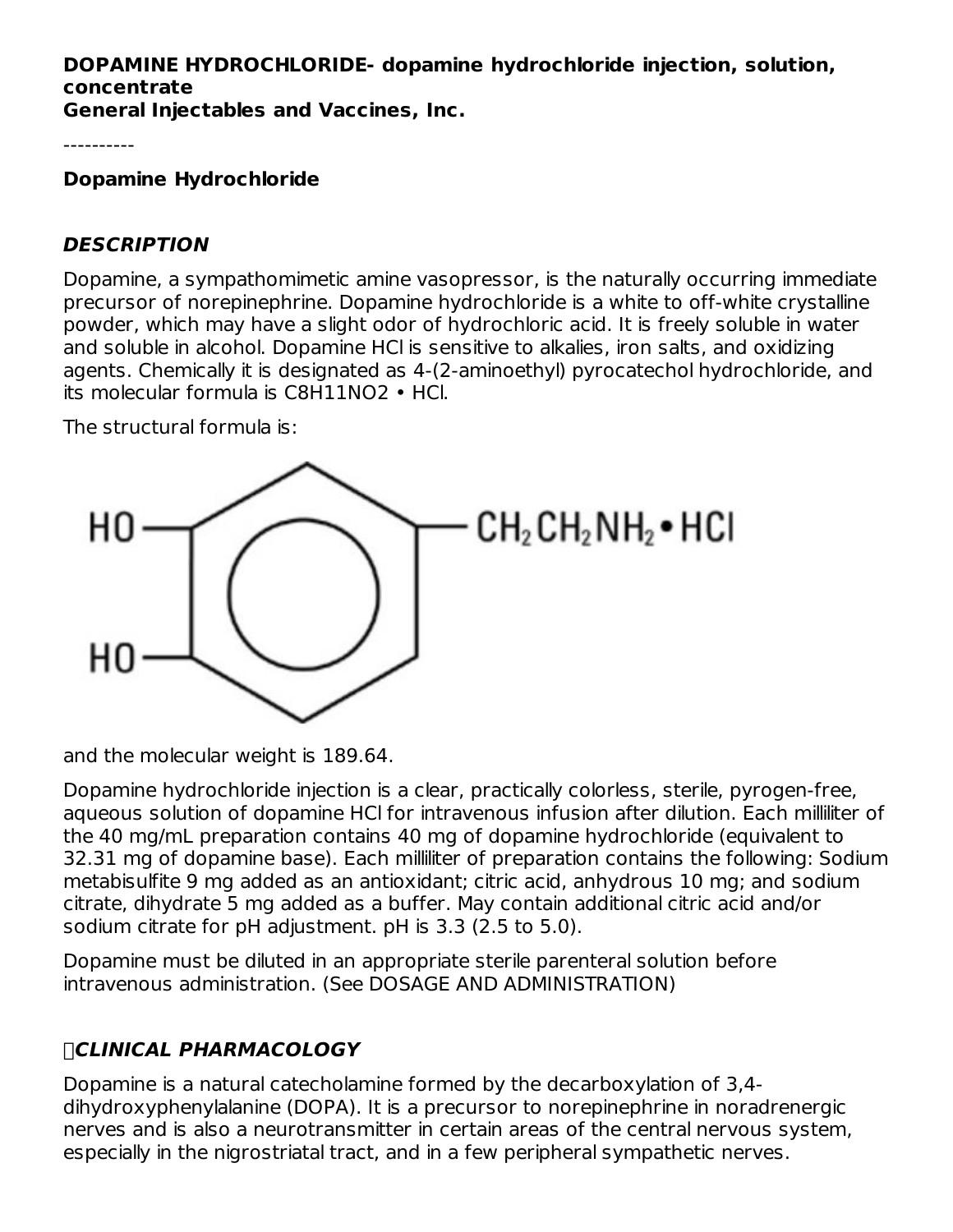Dopamine produces positive chronotropic and inotropic effects on the myocardium, resulting in increased heart rate and cardiac contractility. This is accomplished directly by exerting an agonist action on beta-adrenoceptors and indirectly by causing release of norepinephrine from storage sites in sympathetic nerve endings.

Dopamine's onset of action occurs within five minutes of intravenous administration, and with dopamine's plasma half-life of about two minutes, the duration of action is less than ten minutes. However, if monoamine oxidase (MAO) inhibitors are present, the duration may increase to one hour. The drug is widely distributed in the body but does not cross the blood-brain barrier to a significant extent. Dopamine is metabolized in the liver, kidney, and plasma by MAO and catechol-O-methyltransferase to the inactive compounds homovanillic acid (HVA) and 3,4-dihydroxyphenylacetic acid. About 25% of the dose is taken up into specialized neurosecretory vesicles (the adrenergic nerve terminals), where it is hydroxylated to form norepinephrine. It has been reported that about 80% of the drug is excreted in the urine within 24 hours, primarily as HVA and its sulfate and glucuronide conjugates and as 3,4-dihydroxyphenylacetic acid. A very small portion is excreted unchanged.

The predominant effects of dopamine are dose-related, although it should be noted that actual response of an individual patient will largely depend on the clinical status of the patient at the time the drug is administered. At low rates of infusion (0.5 – 2 mcg/kg/min) dopamine causes vasodilation that is presumed to be due to a specific agonist action on dopamine receptors (distinct from alpha- and beta-adrenoceptors) in the renal, mesenteric, coronary, and intracerebral vascular beds. At these dopamine receptors, haloperidol is an antagonist. The vasodilation in these vascular beds is accompanied by increased glomerular filtration rate, renal blood flow, sodium excretion, and urine flow. Hypotension sometimes occurs. An increase in urinary output produced by dopamine is usually not associated with a decrease in osmolality of the urine.

At intermediate rates of infusion (2 – 10 mcg/kg/min) dopamine acts to stimulate the beta1-adrenoceptors, resulting in improved myocardial contractility, increased SA rate and enhanced impulse conduction in the heart. There is little, if any, stimulation of the beta2-adrenoceptors (peripheral vasodilation). Dopamine causes less increase in myocardial oxygen consumption than isoproterenol, and its use is not usually associated with a tachyarrhythmia. Clinical studies indicate that it usually increases systolic and pulse pressure with either no effect or a slight increase in diastolic pressure. Blood flow to the peripheral vascular beds may decrease while mesenteric flow increases due to increased cardiac output. Total peripheral resistance (alpha effects) at low and intermediate doses is usually unchanged.

At higher rates of infusion (10 – 20 mcg/kg/min) there is some effect on alphaadrenoceptors, with consequent vasoconstrictor effects and a rise in blood pressure. The vasoconstrictor effects are first seen in the skeletal muscle vascular beds, but with increasing doses, they are also evident in the renal and mesenteric vessels. At very high rates of infusion (above 20 mcg/kg/min), stimulation of alpha-adrenoceptors predominates and vasoconstriction may compromise the circulation of the limbs and override the dopaminergic effects of dopamine, reversing renal dilation and naturesis.

### **INDICATIONS AND USAGE**

Dopamine HCl is indicated for the correction of hemodynamic imbalances present in the shock syndrome due to myocardial infarction, trauma, endotoxic septicemia, open-heart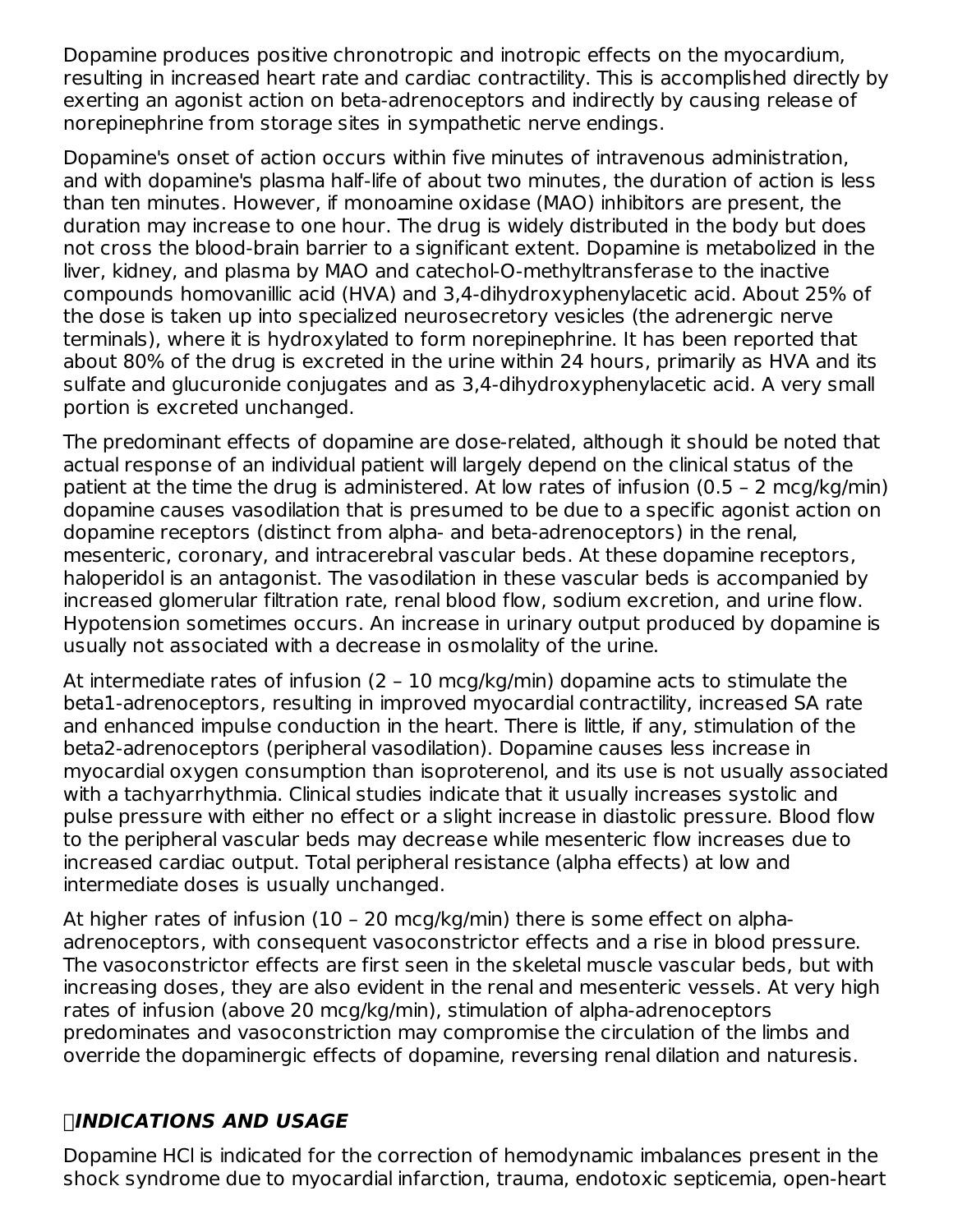shock syndrome due to myocardial infarction, trauma, endotoxic septicemia, open-heart surgery, renal failure, and chronic cardiac decompensation as in congestive failure.

Patients most likely to respond adequately to dopamine HCl are those in whom physiological parameters, such as urine flow, myocardial function, and blood pressure, have not undergone profound deterioration. Multiclinic trials indicate that the shorter the time interval between onset of signs and symptoms and initiation of therapy with blood volume correction and dopamine HCl, the better the prognosis. Where appropriate, blood volume restoration with a suitable plasma expander or whole blood should be accomplished prior to administration of dopamine HCl.

Poor Perfusion of Vital Organs – Urine flow appears to be one of the better diagnostic signs by which adequacy of vital organ perfusion can be monitored. Nevertheless, the physician should also observe the patient for signs of reversal of confusion or reversal of comatose condition. Loss of pallor, increase in toe temperature, and/or adequacy of nail bed capillary filling may also be used as indices of adequate dosage. Clinical studies have shown that when dopamine HCl is administered before urine flow has diminished to levels of approximately 0.3 mL/minute, prognosis is more favorable. Nevertheless, in a number of oliguric or anuric patients, administration of dopamine HCl has resulted in an increase in urine flow, which in some cases reached normal levels. Dopamine HCl may also increase urine flow in patients whose output is within normal limits and thus may be of value in reducing the degree of pre-existing fluid accumulation. It should be noted that at doses above those optimal for the individual patient, urine flow may decrease, necessitating reduction of dosage.

Low Cardiac Output – Increased cardiac output is related to dopamine's direct inotropic effect on the myocardium. Increased cardiac output at low or moderate doses appears to be related to a favorable prognosis. Increase in cardiac output has been associated with either static or decreased systemic vascular resistance (SVR). Static or decreased SVR associated with low or moderate movements in cardiac output is believed to be a reflection of differential effects on specific vascular beds with increased resistance in peripheral beds (e.g., femoral) and concomitant decreases in mesenteric and renal vascular beds.

Redistribution of blood flow parallels these changes so that an increase in cardiac output is accompanied by an increase in mesenteric and renal blood flow. In many instances the renal fraction of the total cardiac output has been found to increase. Increase in cardiac output produced by dopamine is not associated with substantial decreases in systemic vascular resistance as may occur with isoproterenol.

Hypotension – Hypotension due to inadequate cardiac output can be managed by administration of low to moderate doses of dopamine HCl which have little effect on SVR. At high therapeutic doses, dopamine's alpha-adrenergic activity becomes more prominent and thus may correct hypotension due to diminished SVR. As in the case of other circulatory decompensation states, prognosis is better in patients whose blood pressure and urine flow have not undergone profound deterioration. Therefore, it is suggested that the physician administer dopamine HCl as soon as a definite trend toward decreased systolic and diastolic pressure becomes evident.

### **CONTRAINDICATIONS**

Dopamine HCl should not be used in patients with pheochromocytoma.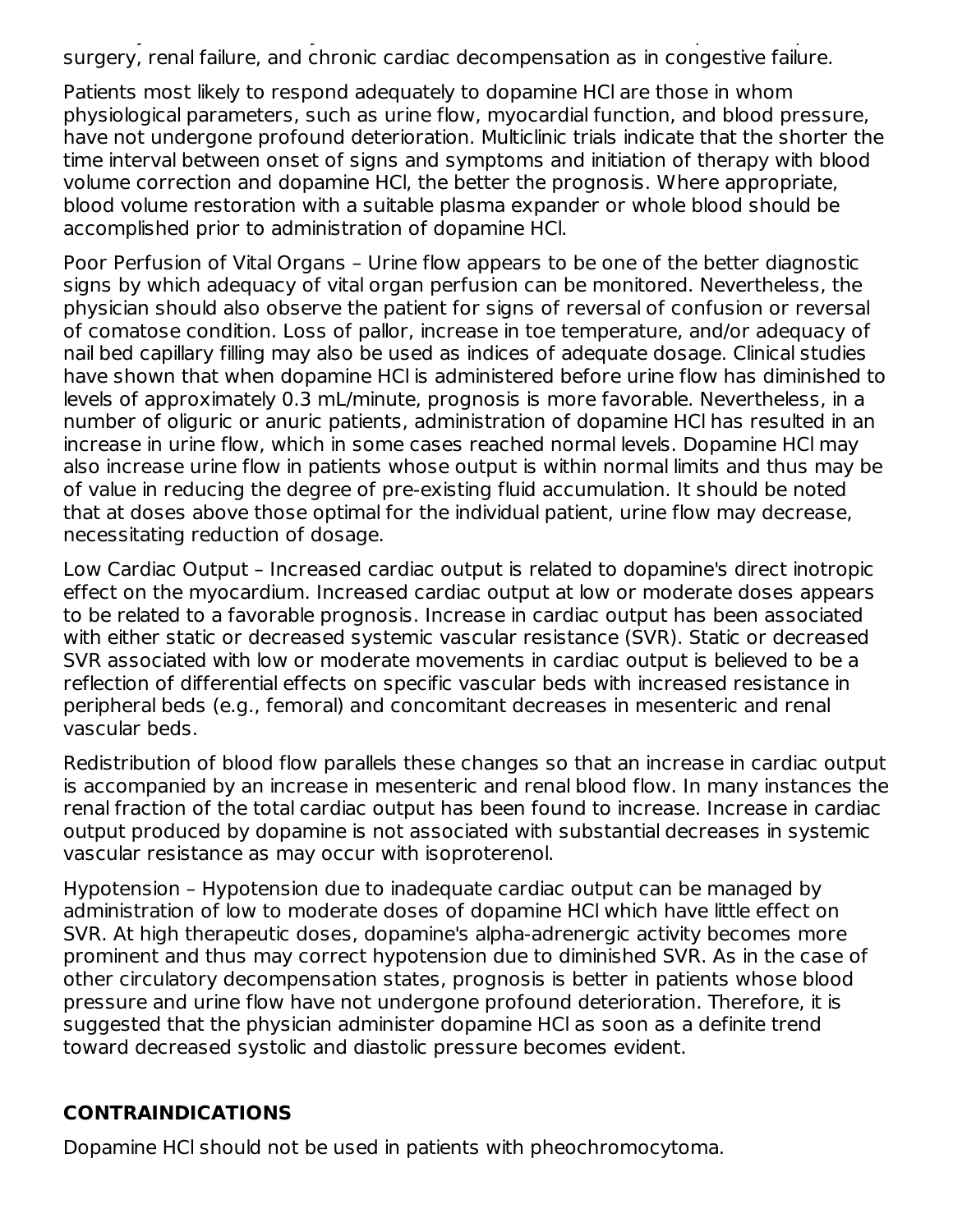Dopamine HCl should not be administered to patients with uncorrected tachyarrhythmias or ventricular fibrillation.

### **WARNINGS**

Dopamine HCl should not be used in patients with pheochromocytoma.

Dopamine HCl should not be administered to patients with uncorrected tachyarrhythmias or ventricular fibrillation.

# **PRECAUTIONS**

lGeneral

1. Monitoring– Careful monitoring of the following indices is necessary during dopamine HCl infusion, as with any adrenergic agent: blood pressure, urine flow, and, when possible, cardiac output and pulmonary wedge pressure.

2. Hypovolemia – Prior to treatment with dopamine HCl, hypovolemia should be fully corrected, if possible, with either whole blood or plasma as indicated. Monitoring of central venous pressure or left ventricular filling pressure may be helpful in detecting and treating hypovolemia.

3. Hypoxia, Hypercapnia, Acidosis – These conditions, which may also reduce the effectiveness and/or increase the incidence of adverse effects of dopamine, must be identified and corrected prior to, or concurrently with, administration of dopamine HCl.

4. Decreased Pulse Pressure – If a disproportionate increase in diastolic blood pressure and a marked decrease in pulse pressure are observed in patients receiving dopamine HCl, the rate of infusion should be decreased and the patient observed carefully for further evidence of predominant vasoconstrictor activity, unless such effect is desired.

5. Ventricular Arrhythmias – If an increased number of ectopic beats are observed, the dose should be reduced if possible.

6. Hypotension– At lower infusion rates, if hypotension occurs, the infusion rate should be rapidly increased until adequate blood pressure is obtained. If hypotension persists, dopamine HCl should be discontinued and a more potent vasoconstrictor agent such as norepinephrine should be administered.

7. Extravasation– Dopamine HCl should be infused into a large vein whenever possible to prevent the possibility of extravasation into tissue adjacent to the infusion site. Extravasation may cause necrosis and sloughing of surrounding tissue. Large veins of the antecubital fossa are preferred to veins in the dorsum of the hand or ankle. Less suitable infusion sites should be used only if the patient's condition requires immediate attention. The physician should switch to more suitable sites as rapidly as possible. The infusion site should be continuously monitored for free flow.

8. Occlusive Vascular Disease – Patients with a history of occlusive vascular disease (for example, atherosclerosis, arterial embolism, Raynaud's disease, cold injury, diabetic endarteritis, and Buerger's disease) should be closely monitored for any changes in color or temperature of the skin in the extremities. If a change in skin color or temperature occurs and is thought to be the result of compromised circulation in the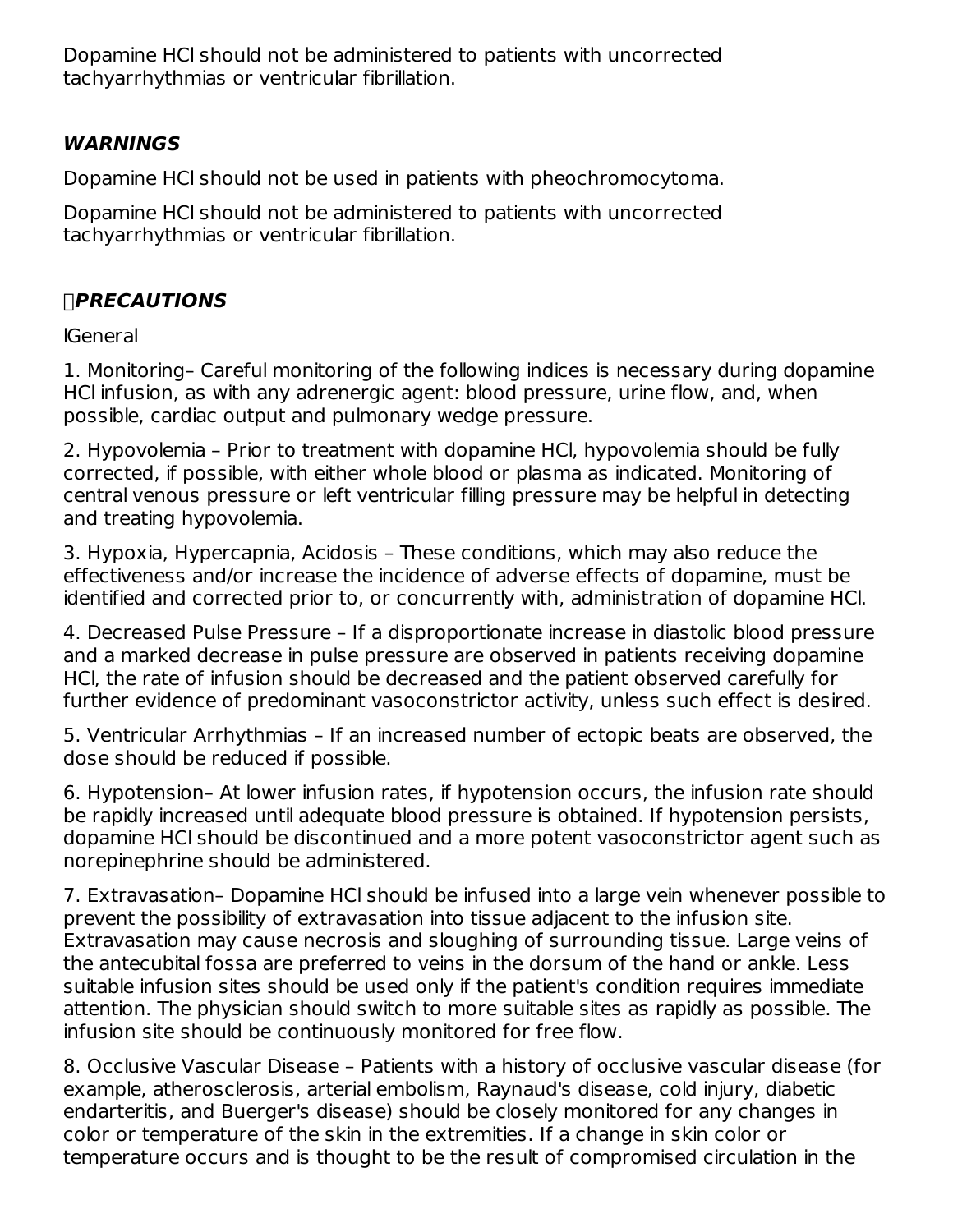extremities, the benefits of continued dopamine HCl infusion should be weighed against the risk of possible necrosis. This condition may be reversed by either decreasing the rate or discontinuing the infusion.

### **IMPORTANT**

Antidote for Peripheral Ischemia: To prevent sloughing and necrosis in ischemic areas, the area should be infiltrated as soon as possible with 10 to 15 mL of saline solution containing from 5 to 10 mg of phentolamine mesylate, an adrenergic blocking agent. A syringe with a fine hypodermic needle should be used, and the solution liberally infiltrated throughout the ischemic area. Sympathetic blockade with phentolamine causes immediate and conspicuous local hyperemic changes if the area is infiltrated within 12 hours. Therefore, phentolamine should be given as soon as possible after the extravasation is noted.

9. Weaning– When discontinuing the infusion, it may be necessary to gradually decrease the dose of dopamine HCl while expanding blood volume with intravenous fluids, since sudden cessation may result in marked hypotension.

### Drug Interactions

1. Because dopamine is metabolized by monoamine oxidase (MAO), inhibition of this enzyme prolongs and potentiates the effect of dopamine. Patients who have been treated with MAO inhibitors within two to three weeks prior to the administration of dopamine HCl should receive initial doses of dopamine HCl no greater than one-tenth (1/10) of the usual dose.

2. Concurrent administration of dopamine HCl and diuretic agents may produce an additive or potentiating effect on urine flow.

3. Tricyclic antidepressantsmay potentiate the pressor response to adrenergic agents.

4. Cardiac effects of dopamine are antagonized by beta-adrenergic blocking agents, such as propranolol and metoprolol. The peripheral vasoconstriction caused by high doses of dopamine HCl is antagonized by alpha-adrenergic blocking agents. Dopamineinduced renal and mesenteric vasodilation is not antagonized by either alpha- or betaadrenergic blocking agents.

5. Haloperidolappears to have strong central antidopaminergic properties. Haloperidol and haloperidol-like drugs suppress the dopaminergic renal and mesenteric vasodilation induced at low rates of dopamine infusion.

6. Cyclopropane or halogenated hydrocarbon anestheticsincrease cardiac autonomic irritability and may sensitize the myocardium to the action of certain intravenously administered catecholamines, such as dopamine. This interaction appears to be related both to pressor activity and to beta-adrenergic stimulating properties of these catecholamines and may produce ventricular arrhythmias and hypertension. Therefore, EXTREME CAUTION should be exercised when administering dopamine HCl to patients receiving cyclopropane or halogenated hydrocarbon anesthetics. It has been reported that results of studies in animals indicate that dopamine-induced ventricular arrhythmias during anesthesia can be reversed by propranolol.

7. The concomitant use of vasopressors and some oxytocic drugsmay result in severe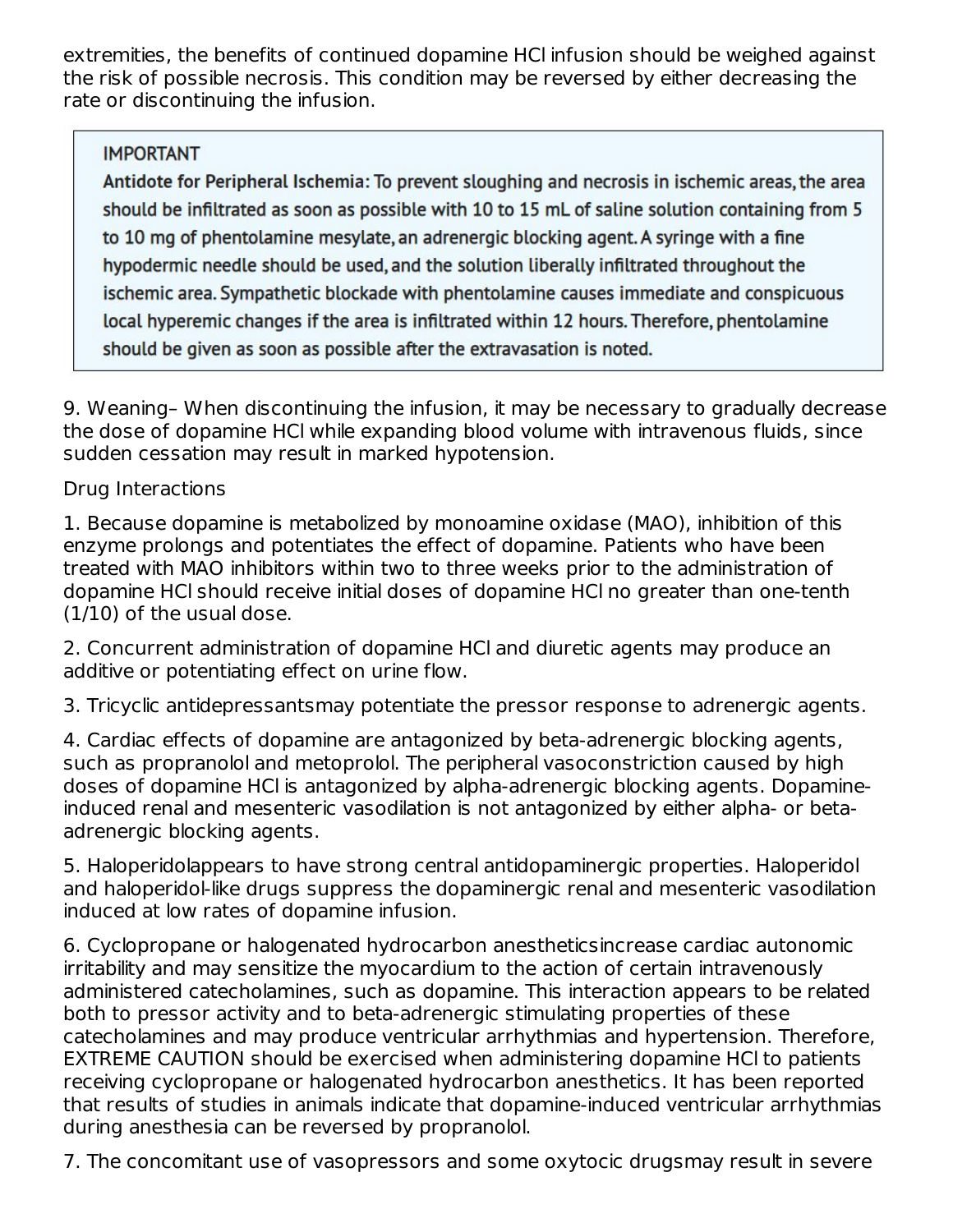persistent hypertension. See Labor and Delivery below.

8. Administration of phenytointo patients receiving dopamine HCl has been reported to lead to hypotension and bradycardia. It is suggested that in patients receiving dopamine HCl, alternatives to phenytoin should be used if anticonvulsant therapy is needed.

Pregnancy: Teratogenic Effects: Animal studies have revealed no evidence of teratogenic effects due to dopamine. However, in one study, administration of dopamine HCl to pregnant rats resulted in a decreased survival rate of the newborn and a potential for cataract formation in the survivors. There are no adequate and well-controlled studies in pregnant women and it is not known if dopamine crosses the placental barrier. Because animal reproduction studies are not always predictive of human response, this drug should be used during pregnancy only if, in the judgment of the physician, the potential benefit justifies the potential risk to the fetus.

#### Labor and Delivery

In obstetrics, if vasopressor drugs are used to correct hypotension or are added to a local anesthetic solution, some oxytocic drugs may cause severe persistent hypertension and may even cause rupture of a cerebral blood vessel to occur during the postpartum period.

#### Nursing Mothers

It is not known whether this drug is excreted in human milk. Because many drugs are excreted in human milk, caution should be exercised when dopamine HCl is administered to a nursing woman.

#### Pediatric Use

Safety and effectiveness in children have not been established. Dopamine HCl has been used in a limited number of pediatric patients, but such use has been inadequate to fully define proper dosage and limitations for use.

### **ADVERSE REACTIONS**

The following adverse reactions have been observed, but there are not enough data to support an estimate of their frequency.

Cardiovascular System:

ventricular arrhythmia atrial fibrillation ectopic beats tachycardia anginal pain palpitation cardiac conduction abnormalities widened QRS complex bradycardia hypotension hypertension vasoconstriction

Respiratory System:

dyspnea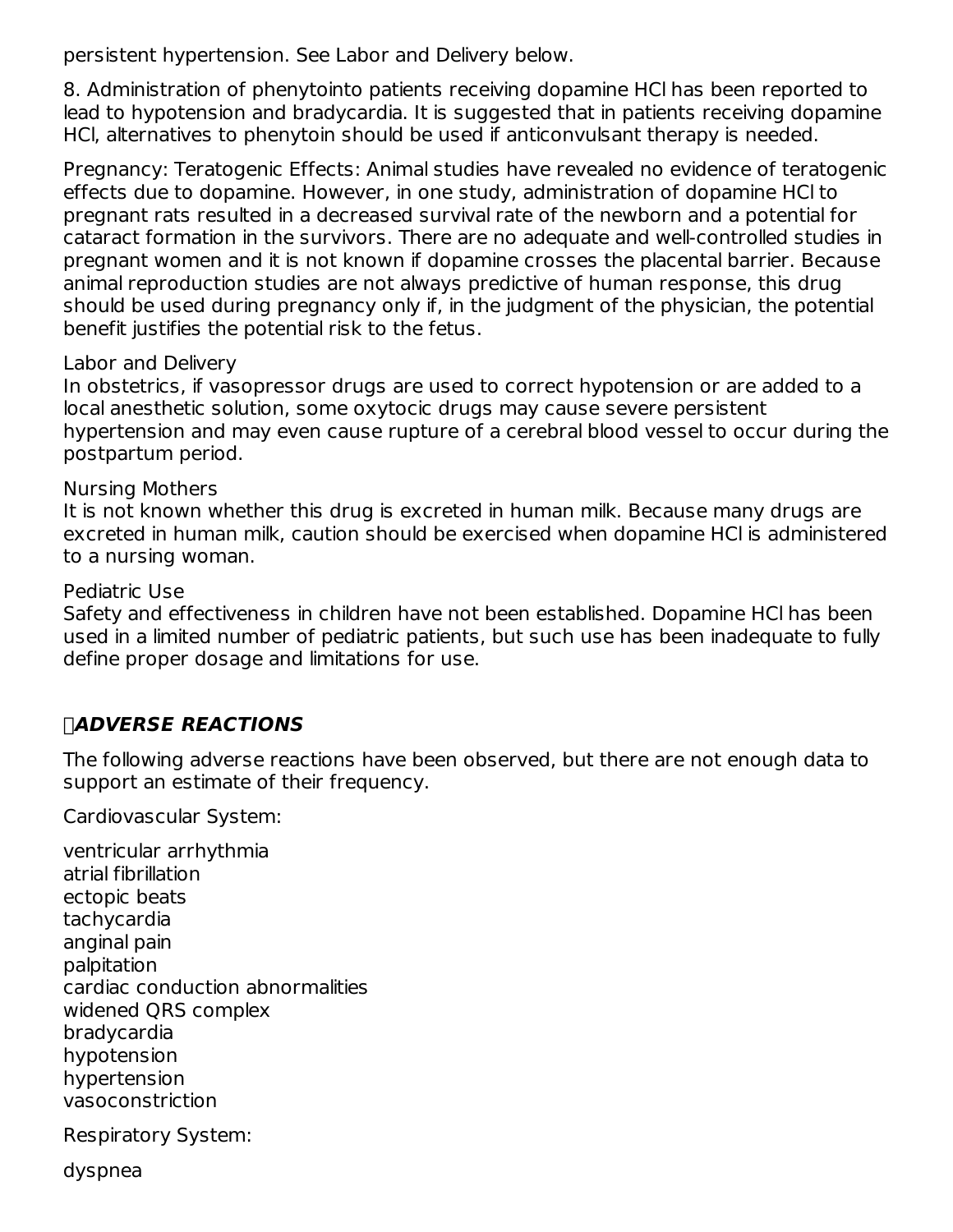Gastrointestinal System:

nausea vomiting

Metabolic/Nutritional System:

azotemia

Central Nervous System:

headache anxiety

Dermatological System:

piloerection

Other:

Gangrene of the extremities has occurred when high doses were administered for prolonged periods or in patients with occlusive vascular disease receiving low doses of dopamine HCl.

### **OVERDOSAGE**

In the case of accidental overdosage, as evidenced by excessive elevation of blood pressure, reduce rate of administration or temporarily discontinue dopamine HCl until patient's condition stabilizes. Since dopamine's duration of action is quite short, no additional remedial measures are usually necessary. If these measures fail to stabilize the patient's condition, use of the short-acting alpha-adrenergic blocking agent phentolamine should be considered.

### **DOSAGE AND ADMINISTRATION**

WARNING: This is a potent drug; it must be diluted before administration to the patient.

Dopamine Hydrochloride Injection, USP is administered (only after dilution) by intravenous infusion.

Suggested Dilution– For the 40 mg/mL preparation, transfer by aseptic technique the contents containing either 5 mL, 200 mg or 10 mL, 400 mg of Dopamine Hydrochloride to either a 250 mL or 500 mL bottle of one of the sterile intravenous solutions listed below:

0.9% Sodium Chloride Injection, USP 5% Dextrose Injection, USP 5% Dextrose and 0.9% Sodium Chloride Injection, USP 5% Dextrose and 0.45% Sodium Chloride Injection, USP 5% Dextrose and Lactated Ringer's Injection Sodium Lactate Injection, USP 1/6 Molar Lactated Ringer's Injection, USP

The resultant dilutions are summarized in the following chart: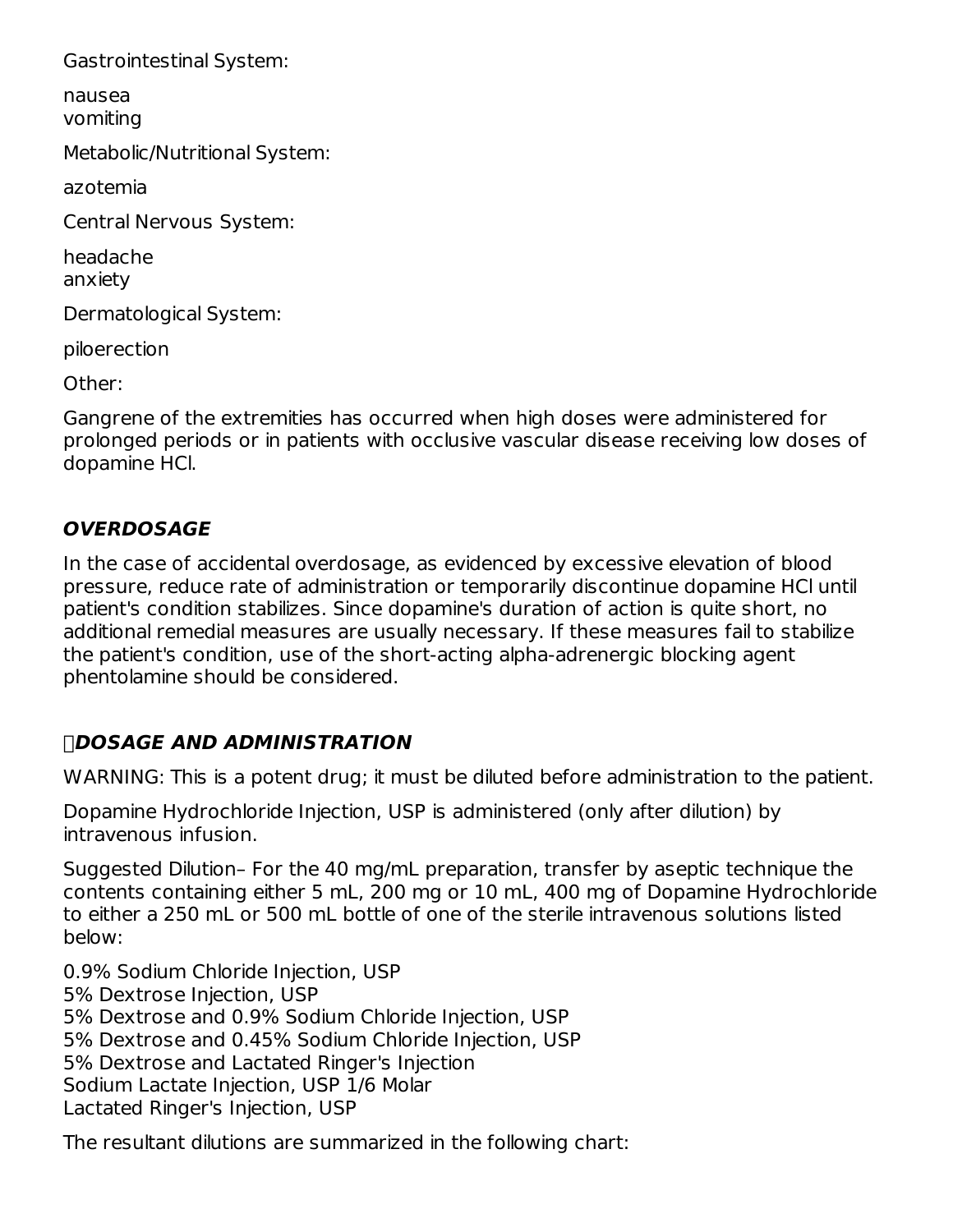| <b>Concentration of Dopamine</b><br><b>Hydrochloride</b> | 40 mg/mL   |                 |  |
|----------------------------------------------------------|------------|-----------------|--|
| Volume of Dopamine<br>Hydrochloride Injection, USP       | 5 mL       | $10 \text{ mL}$ |  |
| 250 mL Bottle of I.V. Solution                           | 800 mcg/mL | 1600 mcg/mL     |  |
| 500 mL Bottle of I.V. Solution                           | 400 mcg/mL | 800 mcg/mL      |  |
| 1000 mL Bottle of I.V. Solution                          | 200 mcg/mL | 400 mcg/mL      |  |

Dopamine Hydrochloride Injection, USP has been found to be stable for a minimum of 24 hours after dilution in the foregoing intravenous solutions. However, as with all intravenous admixtures, dilution should be made just prior to administration.

Do NOT add Dopamine Hydrochloride to Sodium Bicarbonate Injection, USP or other alkaline intravenous solutions, since the drug is inactivated in alkaline solution.

Rate of Administration– Dopamine Hydrochloride Injection, USP after dilution, is administered intravenously by infusion via a suitable intravenous catheter or needle. When administering Dopamine Hydrochloride (or any potent medication) by continuous intravenous infusion, it is advisable to use a precision volume control intravenous set. Each patient must be individually titrated to the desired hemodynamic or renal response to dopamine.

In titrating to the desired increase in systolic blood pressure, the optimum dosage rate for renal response may be exceeded, thus necessitating a reduction in rate after the hemodynamic condition is stabilized.

Administration at rates greater than 50 mcg/kg/min have safely been used in advanced circulatory decompensation states. If unnecessary fluid expansion is of concern, adjustment of drug concentration may be preferred over increasing the flow rate of a less concentrated dilution.

Suggested Regimen:

1. When appropriate, increase blood volume with whole blood or plasma until central venous pressure is 10 to 15 cm H2O or pulmonary wedge pressure is 14 to 18 mm Hg.

2. Begin infusion of diluted solution at doses of 2 – 5 mcg/kg/min of Dopamine Hydrochloride in patients who are likely to respond to modest increments of heart force and renal perfusion.

In more seriously ill patients, begin infusion of diluted solution at doses of 5 mcg/kg/min of Dopamine Hydrochloride and increase gradually using 5 to 10 mcg/kg/min increments up to a rate of 20 to 50 mcg/kg/min as needed. If doses in excess of 50 mcg/kg/min are required, it is advisable to check urine output frequently. Should urinary flow begin to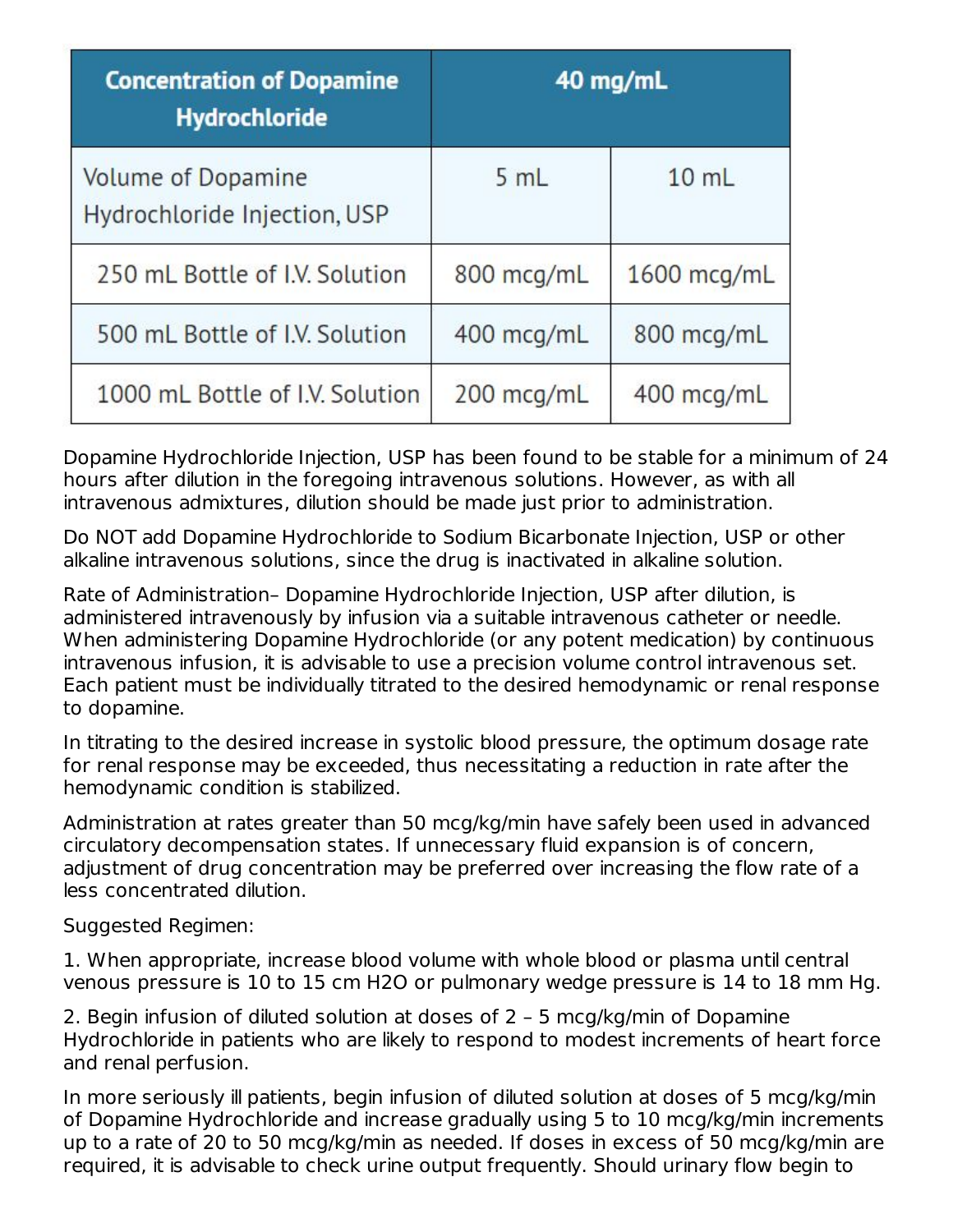decrease in the absence of hypotension, reduction of dopamine dosage should be considered. Multiclinic trials have shown that more than 50 percent of patients have been satisfactorily maintained on doses less than 20 mcg/kg/min.

In patients who do not respond to these doses with adequate arterial pressures or urine flow, additional increments of dopamine may be given in an effort to produce an appropriate arterial pressure and central perfusion.

3. Treatment of all patients requires constant evaluation of therapy in terms of blood volume, augmentation of cardiac contractility, and distribution of peripheral perfusion.

Dosage of dopamine should be adjusted according to the patient's response, with particular attention to diminution of established urine flow rate, increasing tachycardia or development of new dysrhythmias as indices for decreasing or temporarily suspending the dosage.

4. As with all potent intravenously administered drugs, care should be taken to control the rate of administration to avoid inadvertent administration of a bolus of the drug.

Parenteral drug products should be inspected visually for particulate matter and discoloration prior to administration, whenever solution and container permit.

# **How Supplied**

Dopamine Hydrochloride Injection, USP is supplied as follows (40 mg/mL):

| <b>Unit of Sale</b>        | <b>Total Strength/Total Volume</b><br>(Concentration) |  |  |
|----------------------------|-------------------------------------------------------|--|--|
| NDC 0409-5820-01           | 200 mg/5 mL                                           |  |  |
| 25 Fliptop Vials in a Tray | $(40 \text{ mg/mL})$                                  |  |  |
| NDC 0409-9104-20           | 400 mg/10 mL                                          |  |  |
| 25 Fliptop Vials in a Tray | $(40 \text{ mg/mL})$                                  |  |  |

Avoid contact with alkalies (including sodium bicarbonate), oxidizing agents or iron salts. Do not use the injection if it is darker than slightly yellow or discolored in any other way. Store at 20 to 25°C (68 to 77°F). [See USP Controlled Room Temperature.] Distributed by Hospira, Inc., Lake Forest, IL 60045 USA LAB-1154-3.0 Revised: 02/2019

### **Sample Package Label**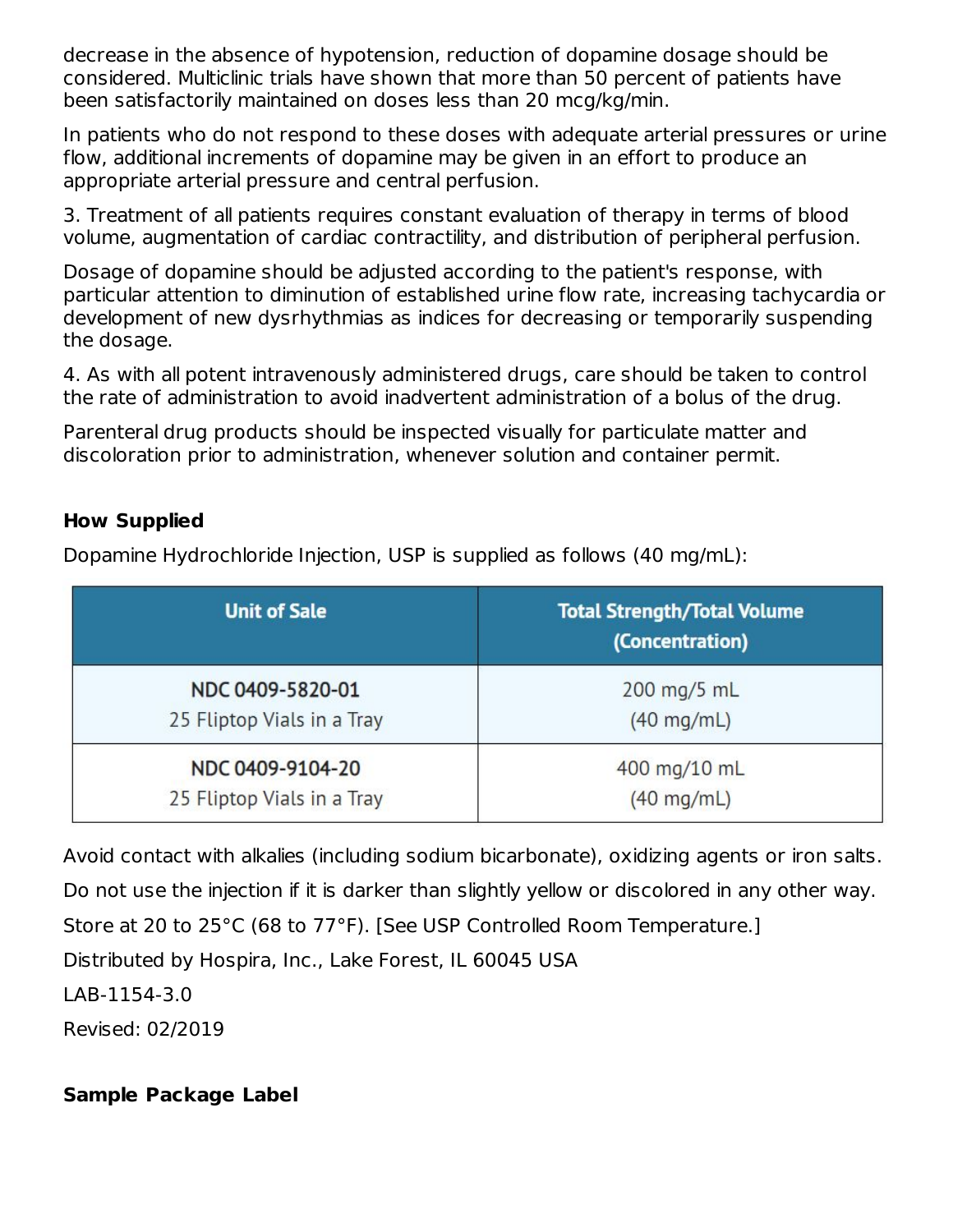| NOC # 52584 - 820 - 01<br>ITEM#:2480666<br>LOT # XXXXXXXXX<br>$EXP: mm - dd - YY$                                                                                                                                                                                                                                                                                                                       |                                                                                              | Packaged By<br>General Injectables and Vaccines, Inc.<br>80 Summit View Lane<br>Bastian, VA 24314 |
|---------------------------------------------------------------------------------------------------------------------------------------------------------------------------------------------------------------------------------------------------------------------------------------------------------------------------------------------------------------------------------------------------------|----------------------------------------------------------------------------------------------|---------------------------------------------------------------------------------------------------|
| 40 HG/HL<br>5 ML                                                                                                                                                                                                                                                                                                                                                                                        | DOPamine Hydrochloride<br>200mg/5mL<br>INJECTION, USP<br>SINGLE-DOSE FLIPTOP UIAL            | SEE MANUFACTURER'S INSERT<br>FOR CONPLETE PRODUCT AND<br>PRESCRIBING INFORMATION                  |
| FOR INTRAVENOUS USE.<br><b>CAUTION: MUST BE DILUTED.</b><br>USE ASEPTIC TECHNIQUE.<br>and seal is intact and undamaged.<br>Contains no bacteriostat; use promptly;<br>discard unused portion.<br>Do not use the injection it it is darker<br>than slightly yellow or discolored in<br>any other way.<br>Sterile, nonpyrogenic.<br><b>Controlled Room Temperature.)</b><br>Keep out of children's reach. | Mix thoroughly after dilution. Use only if clear<br>Store at 20 to 250 (68 to 77F). (See USP | (10)XXXXXX                                                                                        |
| Mfr: Hospira<br>NDC:0409-5820-01                                                                                                                                                                                                                                                                                                                                                                        | MANUFACTURER INFORMATION<br>ORIG MFG LOT: XX-XXX-XX                                          | (17) XXXXXXXX<br>(01) XXXXXXXXXXX<br>(21) XXXXXXXXXXX<br>RX ONLY                                  |

 $\mathcal{A}$ 

**ISS** 

 $\sim$ 

ľ

| <b>DOPAMINE HYDROCHLORIDE</b><br>dopamine hydrochloride injection, solution, concentrate |                                          |                              |                                         |                                  |                    |
|------------------------------------------------------------------------------------------|------------------------------------------|------------------------------|-----------------------------------------|----------------------------------|--------------------|
|                                                                                          |                                          |                              |                                         |                                  |                    |
| <b>Product Information</b>                                                               |                                          |                              |                                         |                                  |                    |
| <b>Product Type</b>                                                                      | <b>HUMAN PRESCRIPTION</b><br><b>DRUG</b> | <b>Item Code</b><br>(Source) |                                         | NDC:52584-820(NDC:0409-<br>5820) |                    |
| <b>Route of Administration</b>                                                           | <b>INTRAVENOUS</b>                       |                              |                                         |                                  |                    |
|                                                                                          |                                          |                              |                                         |                                  |                    |
| <b>Active Ingredient/Active Moiety</b>                                                   |                                          |                              |                                         |                                  |                    |
|                                                                                          | <b>Ingredient Name</b>                   |                              |                                         | <b>Basis of Strength</b>         | <b>Strength</b>    |
| DOPAMINE HYDROCHLORIDE (UNII: 7L3E358N9L) (DOPAMINE -<br>UNII: VTD58H1Z2X)               |                                          |                              | <b>DOPAMINE</b><br><b>HYDROCHLORIDE</b> |                                  | 40 mg<br>in $1 mL$ |
|                                                                                          |                                          |                              |                                         |                                  |                    |
| <b>Inactive Ingredients</b>                                                              |                                          |                              |                                         |                                  |                    |